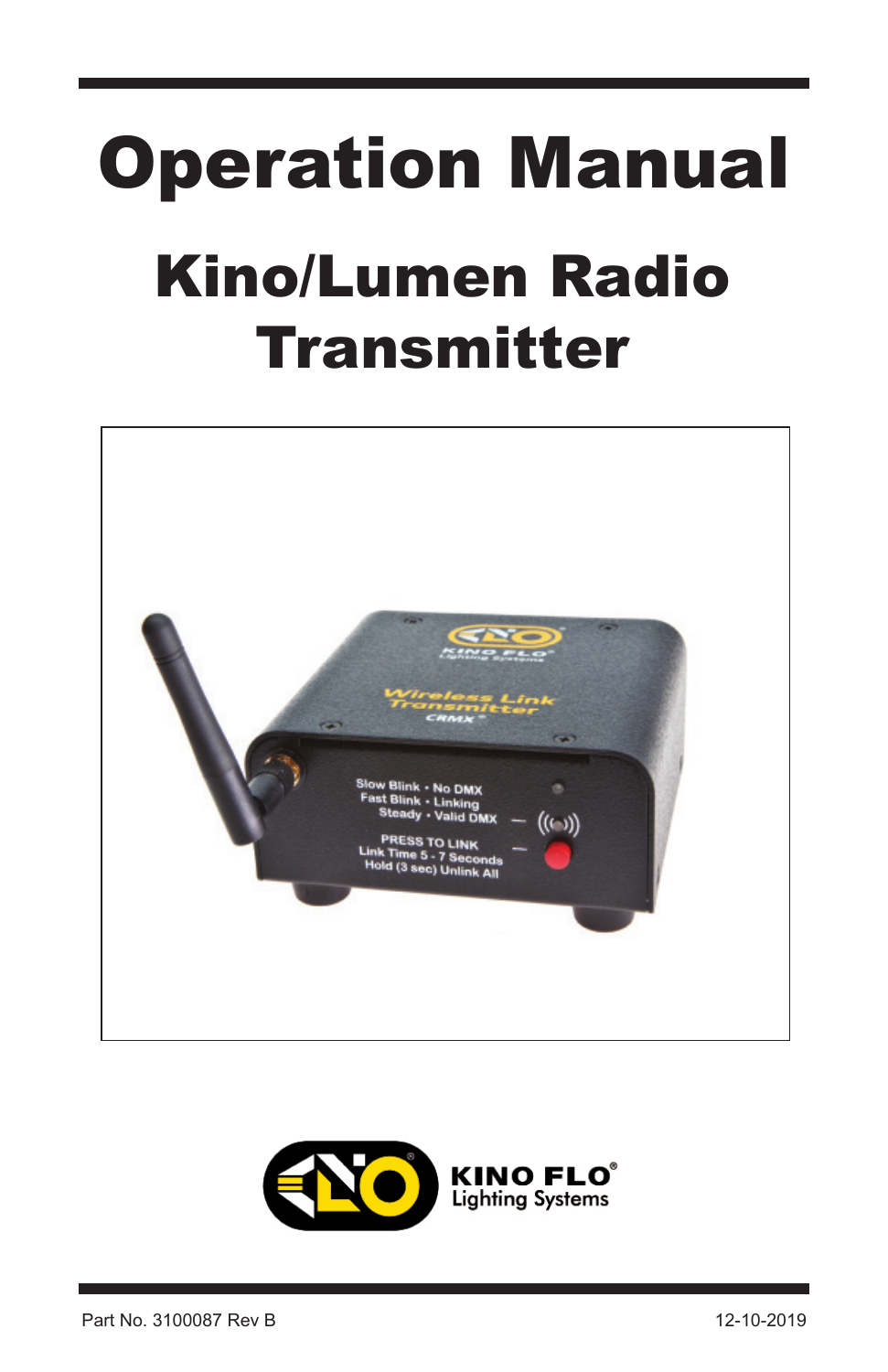## **DMX-TL100**



**DMX-TL100**  Kino/Lumen Radio Transmitter w/ 6ft IEC power cord

With built-in Lumen Radio CRMX technology, it can be used to transmit DMX wirelessly to any product with a Lumen Radio receiver. For example:

- Celeb 201, 401, 401Q LED DMX
- Celeb 250, 450, 450Q, 850 LED DMX
- Diva-Lite 20 & 30 LED DMX
- Diva-Lite 21, 31 & 41 LED DMX
- FreeStyle 21, 31 & 41 LED DMX
- FreeStyle T21/T41, T22/T42, T24/T44 LED DMX
- FreeStyle Mini LED DMX
- Image L40 & L80 LED DMX
- Select 20 & 30 LED DMX

### **Power**



#### **AC Input**

The DMX-TL100 transmitter is powered AC and includes an IEC connection. It has universal input from 100-240VAC.

### **Auto Terminate**

The DMX-TL100 includes DMX Auto Terminate.

### **Ambient Operating Temperature**

The DMX-TL100 transmitter is designed to operate at temperatures from 14°F to 104°F (-10°C to 40°C).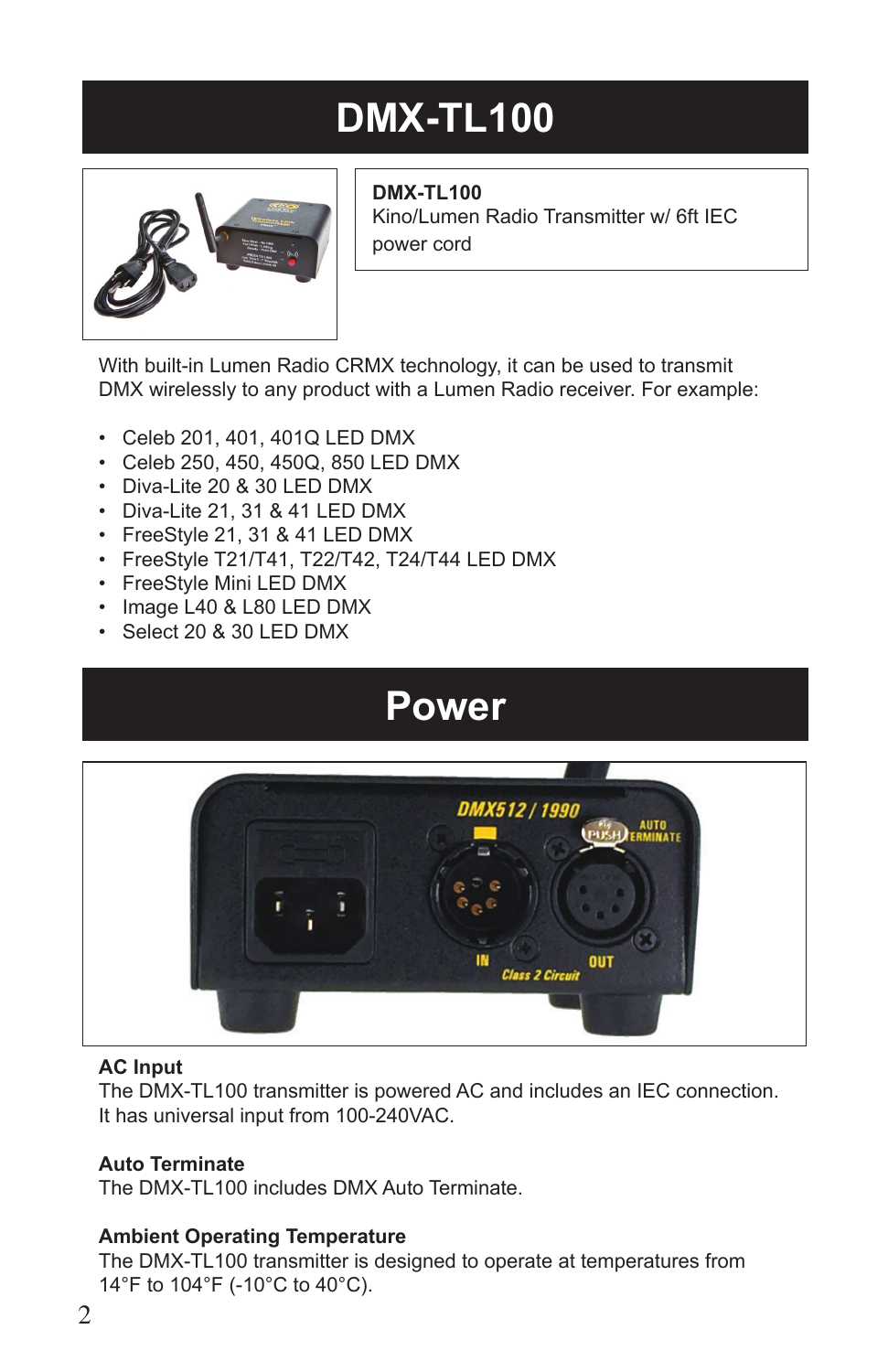### **Operation**



Connect the 5-pin xlr to the "**Out**" port of the DMX Control Board. Insert the 5-pin xlr cable into the "**In**" port of the DMX-TL100.

Note: Both the DMX-TL100 and DMX Control Board must be plugged into AC power and turned on. The DMX-TL100 is compatible with any full DMX 512 console or battery operated DMX 512 control board.



#### **Link**

Press red button to link to DMX wireless fixture (s). Link time is  $5 - 7$  seconds. The indicator light will show linking status:

**Slow blink –** No DMX **Fast blink –** Linking **Steady –** Valid DMX

#### **Unlink**

Press and hold the red button for 3 seconds to unlink all linked fixtures. The indicator light will show a slow blink when in unlinked status.